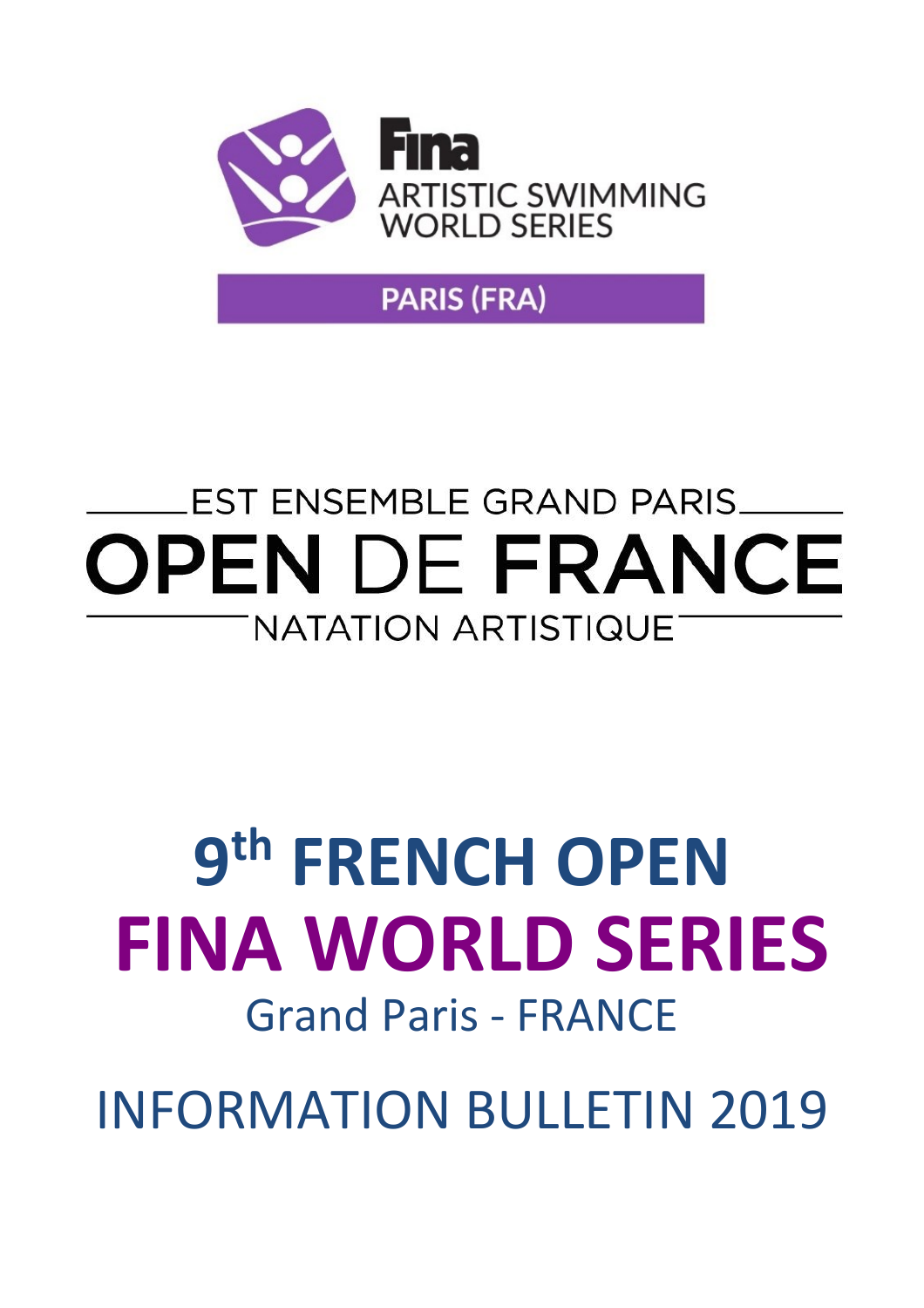Dear Friends,

The French Swimming Federation has the great pleasure to invite you to participate in the **9 th French Open – FINA World Series** to be held from Thursday, February 28th to Sunday, March 3rd 2019 in Paris (FRA).

We are proud to open this year again the **FINA AS World Series 2019** and develop with you and FINA the visibility and popularity of our sport around the world.

#### **GENERAL INFORMATION**

| EVENT:                  | 9 <sup>th</sup> Artistic Swimming French Open                                                           |  |  |
|-------------------------|---------------------------------------------------------------------------------------------------------|--|--|
| DATE:                   | Thursday, February 28th to Sunday, March 3rd 2019 in Paris - Montreuil                                  |  |  |
| <b>VENUE:</b>           | Centre Nautique Maurice Thorez (50m-indoor pool)<br>21 rue du Colonel Raynal - 93100 Montreuil (FRANCE) |  |  |
| <b>UNDER:</b>           | <b>FINA &amp; French Swimming Federation</b>                                                            |  |  |
| <b>WEBSITE:</b>         | www.open-natationartistique.fr                                                                          |  |  |
| <b>SOCIAL NETWORKS:</b> | <b>f</b> OpendeFrancedeNatationArtistique<br>@FFNatation #FrenchOpen19 #ASworldseries                   |  |  |

#### **COMPETITION INFORMATION**

| <b>POOL SIZE:</b>                                                       | 30m x 20m – Depth: 5,90m to 1,80m (see pool map attached)                                                                                                                                                           |            |  |
|-------------------------------------------------------------------------|---------------------------------------------------------------------------------------------------------------------------------------------------------------------------------------------------------------------|------------|--|
| <b>RULES:</b>                                                           | > The competition will be opened to all FINA nations and be governed<br>under the FINA rules. The event is part of the FINA AS World Series and will<br>be organized according the FINA ASWS Rules and Regulations. |            |  |
|                                                                         | > The competition is open to clubs with the agreement of the concerned<br>national federation.                                                                                                                      |            |  |
|                                                                         | > Event will include technical and free routines for solos, duets, mixed<br>duets and teams; highlights and free combinations.                                                                                      |            |  |
| >100% for each event (separate entry, integral draw, separate ranking). |                                                                                                                                                                                                                     |            |  |
|                                                                         | >A maximum of 3 entries will be allowed per nation per event (except for<br>national selections) but only one team per nation will be awarded on the<br>podium and will receive a medal.                            |            |  |
| > Only 1 FINA judge per nation will be allowed to judge the event.      |                                                                                                                                                                                                                     |            |  |
|                                                                         | > Any entered routine may be swum. On site withdrawals will result in a<br>fine of 80 $\epsilon$ (except for medical reasons approved by the competition<br>official doctor).                                       |            |  |
| <b>FINA DELEGATE:</b>                                                   | <b>FINA OBSERVER:</b><br><b>TBC</b>                                                                                                                                                                                 | <u>TBC</u> |  |
| <b>REFEREE:</b>                                                         | Marie-Pascale BILLIET (FRA)                                                                                                                                                                                         |            |  |
| <b>SCORING SYSTEM:</b>                                                  | <b>TBC</b>                                                                                                                                                                                                          |            |  |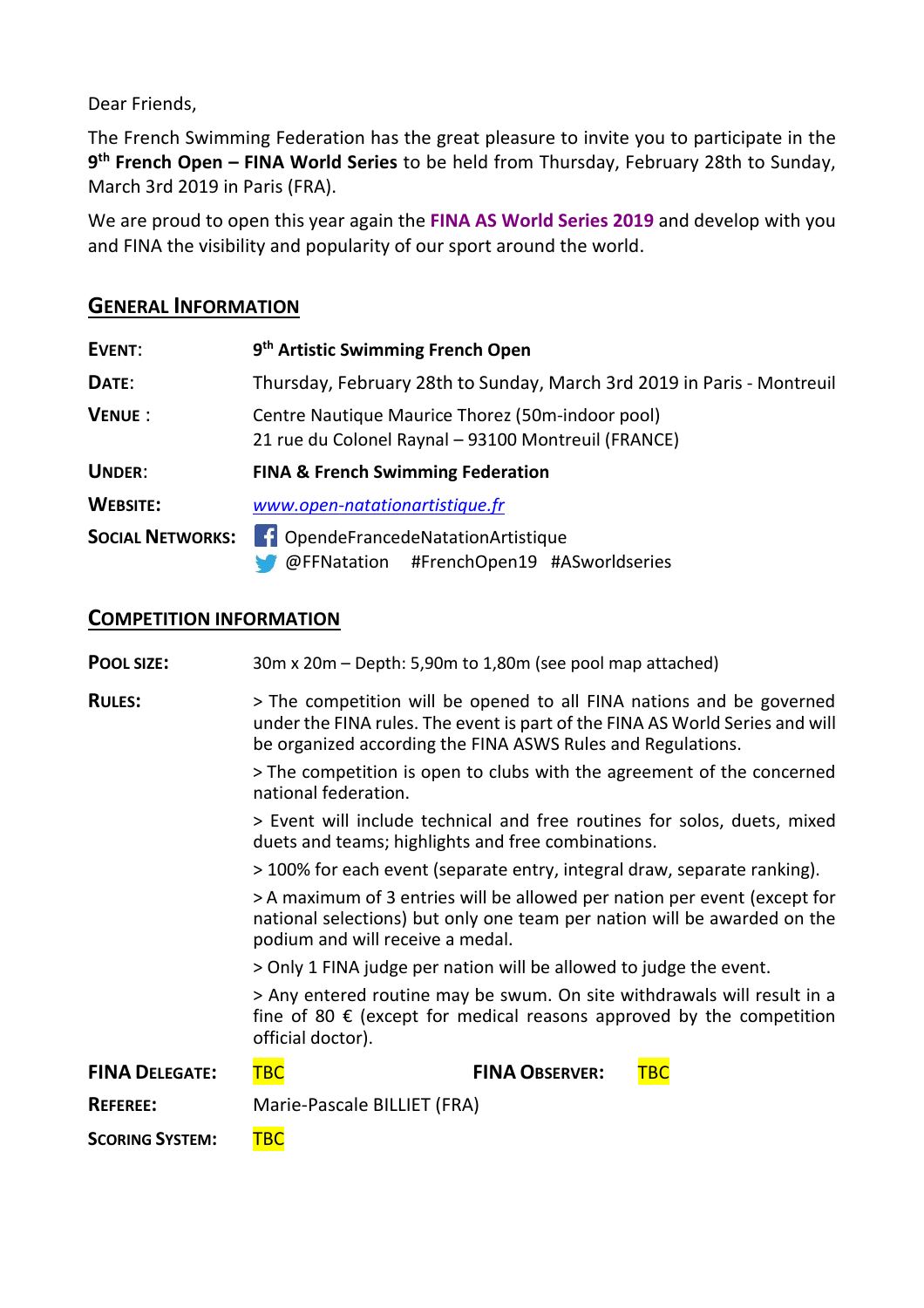#### **COMPETITION PROVISIONAL SCHEDULE** *(TO BE CONFIRMED BY FINA)*

#### **MONDAY 25 TH FEBRUARY**

Welcome of the first delegations at the airports<br>19H00 - 21H00 Dinner at the Hotels Dinner at the Hotels

#### **TUESDAY 26 TH FEBRUARY**

| 07H30         | Pool opening                    |
|---------------|---------------------------------|
| 09H00 - 12H00 | Trainings according to schedule |
| 11H30 - 14H30 | Lunch at the pool               |
| 14H00 - 18H00 | Trainings according to schedule |
| 19H00 - 21H00 | Dinner at the hotels            |
|               |                                 |

#### **FRIDAY 1ST MARCH**

| 07H30         | Pool opening                 |
|---------------|------------------------------|
| 08H30         | <b>Team Managers Meeting</b> |
| 09H00         | <b>Judges Meeting</b>        |
| 10H00 - 12H00 | <b>TECHNICAL SOLO</b>        |
| 11H30 - 14H00 | Lunch at the pool            |
| 13H00         | <b>Judges Meeting</b>        |
| 14H00 - 17H00 | <b>TECHNICAL DUET</b>        |
| 17H30         | Judges Meeting (2)           |
| 18H30 - 18H50 | <b>TECHNICAL MIXED DUET</b>  |
| 19H00 - 20H30 | <b>TECHNICAL TEAM</b>        |
| 18H30 - 21H30 | Dinner at the pool           |
|               |                              |

#### **SATURDAY 2ND MARCH**

|                                |                                           | 07H30         | Pool opening                       |
|--------------------------------|-------------------------------------------|---------------|------------------------------------|
|                                |                                           | 09H00         | <b>Team Managers Meeting</b>       |
| <b>WEDNESDAY 27TH FEBRUARY</b> |                                           | 09H30         | <b>Judges Meeting</b>              |
|                                |                                           | 10H00 - 13H00 | <b>FREE SOLO</b>                   |
| 07H30                          | Pool opening                              | 11H30 - 14H00 | Lunch at the pool                  |
| 09Н00 - 19Н00                  | Trainings according to schedule           | 15H00         | Judges Meeting (2)                 |
| 11H30 - 14H30                  | Lunch at the pool<br>Dinner at the hotels | 15H30         | Nations Parade (All participants!) |
| 19H00 - 21H00                  |                                           | 16H00 - 16H30 | <b>FREE MIXED DUET</b>             |
|                                |                                           | 16H45 - 18H00 | <b>HIGHLIGHTS</b>                  |
|                                |                                           | 18H30 - 21H00 | Dinner at the pool                 |

#### **THURSDAY 28 TH FEBRUARY**

| 07H30         | Pool opening                    |
|---------------|---------------------------------|
| 08H30 - 14H00 | Trainings according to schedule |
| 09H30         | <b>Technical meeting</b>        |
| 11H00         | <b>Judges Meeting</b>           |
| 11H30 - 14H30 | Lunch at the pool               |
| 16H00 - 19H30 | <b>FREE DUET (Q)</b>            |
| 18H30 - 21H00 | Dinner at the pool              |
|               |                                 |

#### **SUNDAY 3RD MARCH**

| 07H30         | Pool opening                       |
|---------------|------------------------------------|
| 09H00         | <b>Team Managers Meeting</b>       |
| 09H30         | <b>Judges Meeting</b>              |
| 10H00 - 11H30 | <b>FREE COMBO</b>                  |
| 11H30 - 15H00 | Lunch at the pool                  |
| 12H00         | <b>Judges Meeting</b>              |
| 13H00 - 14H15 | <b>FREE DUET (FINAL)</b>           |
| 15H00         | <b>Judges Meeting</b>              |
| 15H30 - 16H45 | <b>FREE TEAM</b>                   |
| 17H30         | <b>EXHIBITION GALA</b>             |
| 19H30         | <b>FAREWELL DINNER at the pool</b> |
|               |                                    |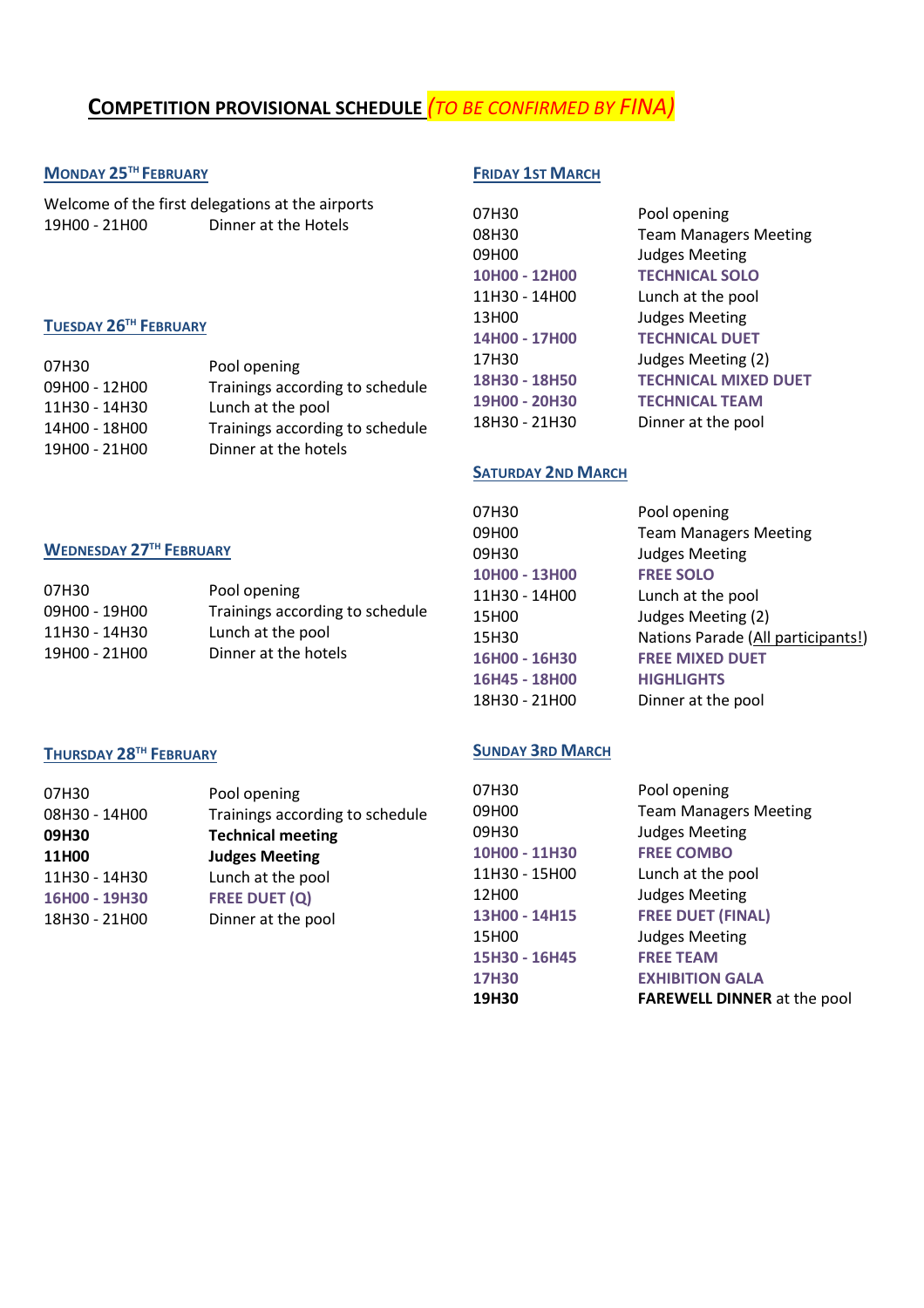#### **ACCOMMODATION AND TRANSPORT**

Following rates are for all-inclusive packages including accommodation full board.

Catering organization:

|                  | <b>Mon. 25</b>           | <b>Tue. 26</b> | <b>Wed. 27</b> | <b>Thu. 28</b> | Fri. 1 | Sat. 2       | Sun. 3       |
|------------------|--------------------------|----------------|----------------|----------------|--------|--------------|--------------|
| <b>Breakfast</b> | $\overline{\phantom{0}}$ | Hotel          | Hotel          | <b>Hotel</b>   | Hotel  | <b>Hotel</b> | <b>Hotel</b> |
| Lunch            | $\overline{\phantom{0}}$ | Venue          | Venue          | Venue          | Venue  | Venue        | Venue        |
| <b>Dinner</b>    | <b>Hotel</b>             | <b>Hotel</b>   | Hotel          | Venue          | Venue  | Venue        | Venue        |

The LOC set up a strategy bringing together comfort, negotiated prices and easy access to the competition venue. You now have the choice between these 3 possibilities:

- The **CAMPANILE Porte de Bagnolet** (3\*\*\* hotel)
- The **IBIS Porte de Bagnolet** (3\*\*\* hotel)
- The **NOVOTEL Paris Est** (4\*\*\*\* hotel)

The 3 hotels are located next to each other, 2km away from the venue.

Full board packages prices are, per person and per night:

|                | $1/2$ Twin | <b>Single</b>  |
|----------------|------------|----------------|
| Campanile      | 120€       | 150€           |
| <b>IBIS</b>    | 110€       | 140€           |
| <b>Novotel</b> | 145€       | 200 $\epsilon$ |

Please be so kind to book your accommodation to the LOC in the best delays and before Monday, January 21<sup>st</sup> 2019</u>. Rooms will be allocated on a "first come first served" basis.

#### **Transport**

The Organizing Committee organizes transportation from Airports to Hotels and shuttles from Hotels to Pool, but also a touristic pack that will allow you to discover Paris during your stay.

Official Airports are Paris Charles-de-Gaulle and Paris Orly.

The OC is taking in charge 2 groups per delegation at the arrival and 1 group at the departure. Extra groups will be charged to the Federations.

**Accommodation to be paid by bank transfer before Monday, February 18 th 2019** Please specify the invoice number on your bank transfer

**BANK DETAILS: Account Name:** FEDERATION FRANCAISE DE NATATION **Bank:** CIC – Paris Jaures **IBAN:** FR76 3006 6107 8100 0203 8330 113 **BIC/SWIFT:** CMCIFRPPXXX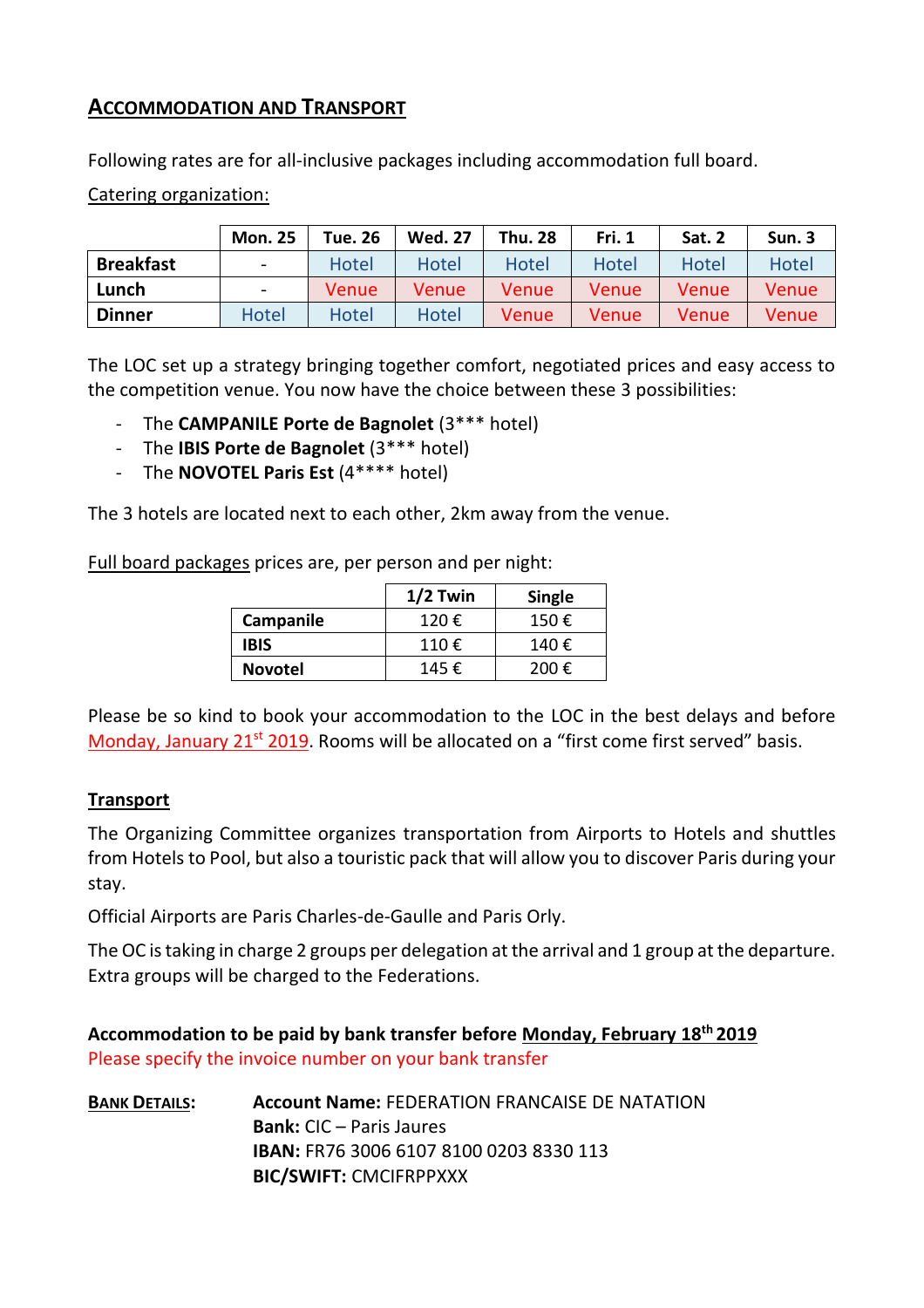#### **ACCREDITATIONS**

The Organizing Committee will produce accreditations with names and pictures.

Please be so kind to send us pictures of your swimmers and staff **in the best delays** and no later than Thursday, January 31<sup>st</sup> 2019.

#### **EXHIBITION GALA**

On Sunday afternoon, at the end of the event, we organize an Exhibition Gala.

**As FINA and LEN had recently instituted it, all delegations will have to participate to this final Show as it is one of the main factors to develop and promote our sport.** 

Solo, duo, trio, ballet, accessories, improvisations, everything is allowed to make this Exhibition Gala an amazing closing of this French week of competition.

Please note that no transfer to the airports will be organized on Sunday before the end of the Gala.

Please be so kind to inform the LOC what you are planning to swim before Thursday, January  $31<sup>st</sup>$ 2019 so we can set up the Gala start list and organize the Show (music, lights…) in the best conditions (see Final Entries form).

We will all together make this Gala amazing!

#### **MUSIC**

The musics (competition + gala) must be submitted electronically via the Internet for **Friday, February 15th** . Each submission shall be labelled as to event, name of the competitors and the name of the national federation.

*We will send you the link to transfer and/or send your files in the best delays.*

Please note that you still have to bring with you in Paris your musics on a CD or in a USB stick.

#### **FAREWELL DINNER**

The LOC is organizing a Farewell Dinner to celebrate the end of the competition. The dinner will be held at the venue. It will include a cocktail, a dinner and a dancing area for the end of the evening. We are looking forward to sharing this friendly moment all together.

#### **FORMS**

Please find below the links for the forms:

|                       | PRELIMINARY ENTRIES: https://form.jotform.com/YGU/OPEN-2019-PRELIMINARY-ENTRY-FORM |
|-----------------------|------------------------------------------------------------------------------------|
| <b>FINAL ENTRIES:</b> | https://form.jotform.com/YGU/OPEN-2019-FINALE-ENTRY-FORM                           |
| <b>ACCOMMODATION:</b> | https://form.jotform.com/YGU/OPEN-2019-TRAVEL-FORM                                 |
| TRAVEL:               | https://form.jotform.com/YGU/OPEN-2019-FINAL-BOOKING-FORM                          |